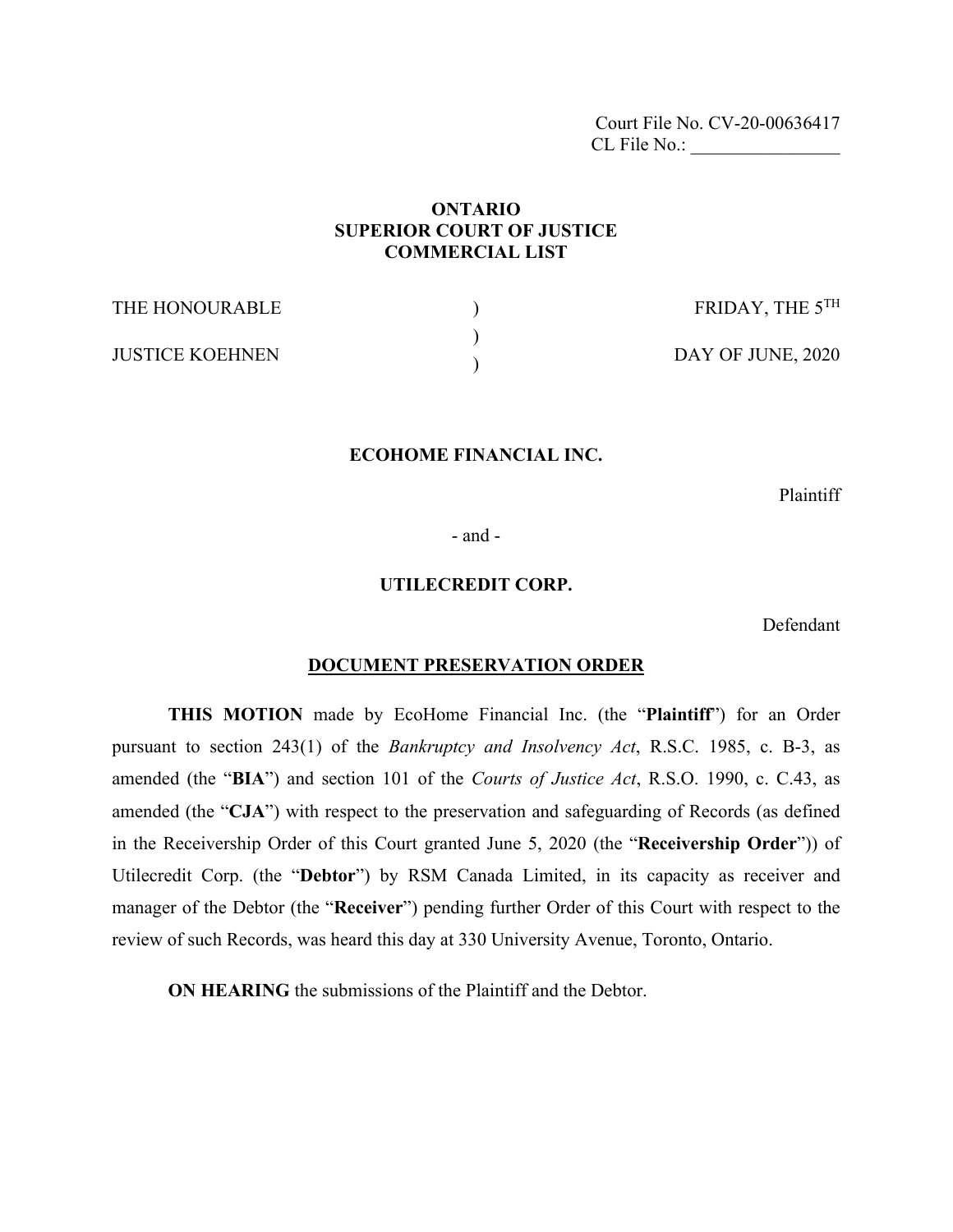#### **SERVICE**

1. **THIS COURT ORDERS** that the time for service of this Motion is hereby abridged and validated so that this motion is properly returnable today and hereby dispenses with further service thereof.

#### **PRESERVATION OF RECORDS**

2. **THIS COURT ORDERS** that the Receiver is hereby authorized and directed (directly or through its agent, Tert & Ross) to forthwith take an image or copy of all servers and computers that:

- (a) have or may have any Records that relate to Utilecredit;
- (b) are located at the premises located at 302 East Mall, Suite 301, Toronto, Ontario (the "**Premises**");
- (c) are located in the cloud server containing any Utilecredit Records (whether Microsoft 365 or otherwise); and
- (d) are located on physical servers that were previously located at the Premises, regardless of their current location.

3. **THIS COURT ORDERS** that the Receiver shall not review the Records so imaged or copied pursuant to paragraph 2 hereof other than to the extent necessary to ensure that a proper image or copy was made, until further order of the Court.

4. **THIS COURT ORDERS** that John Nassar shall immediately advise the Receiver of the locations of the computers and servers referred to in paragraph 2, and provide access to such locations to the Receiver and its agent to enable the imaging and copying of Records as contemplated pursuant to paragraph 2 hereof.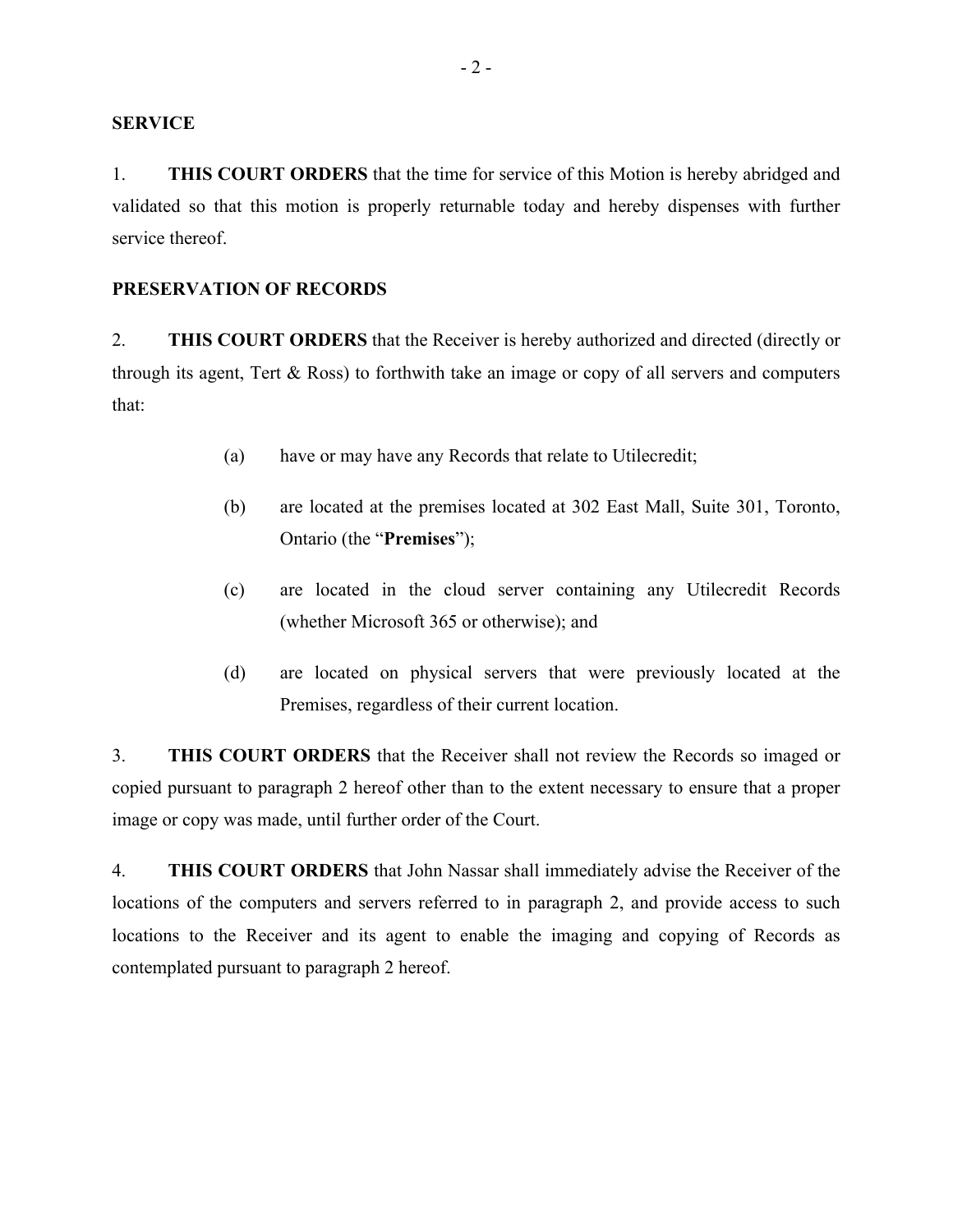5. **THIS COURT ORDERS** that this Order is effective from today's date and is not required to be entered.

 $M$   $\vee$   $\cup$